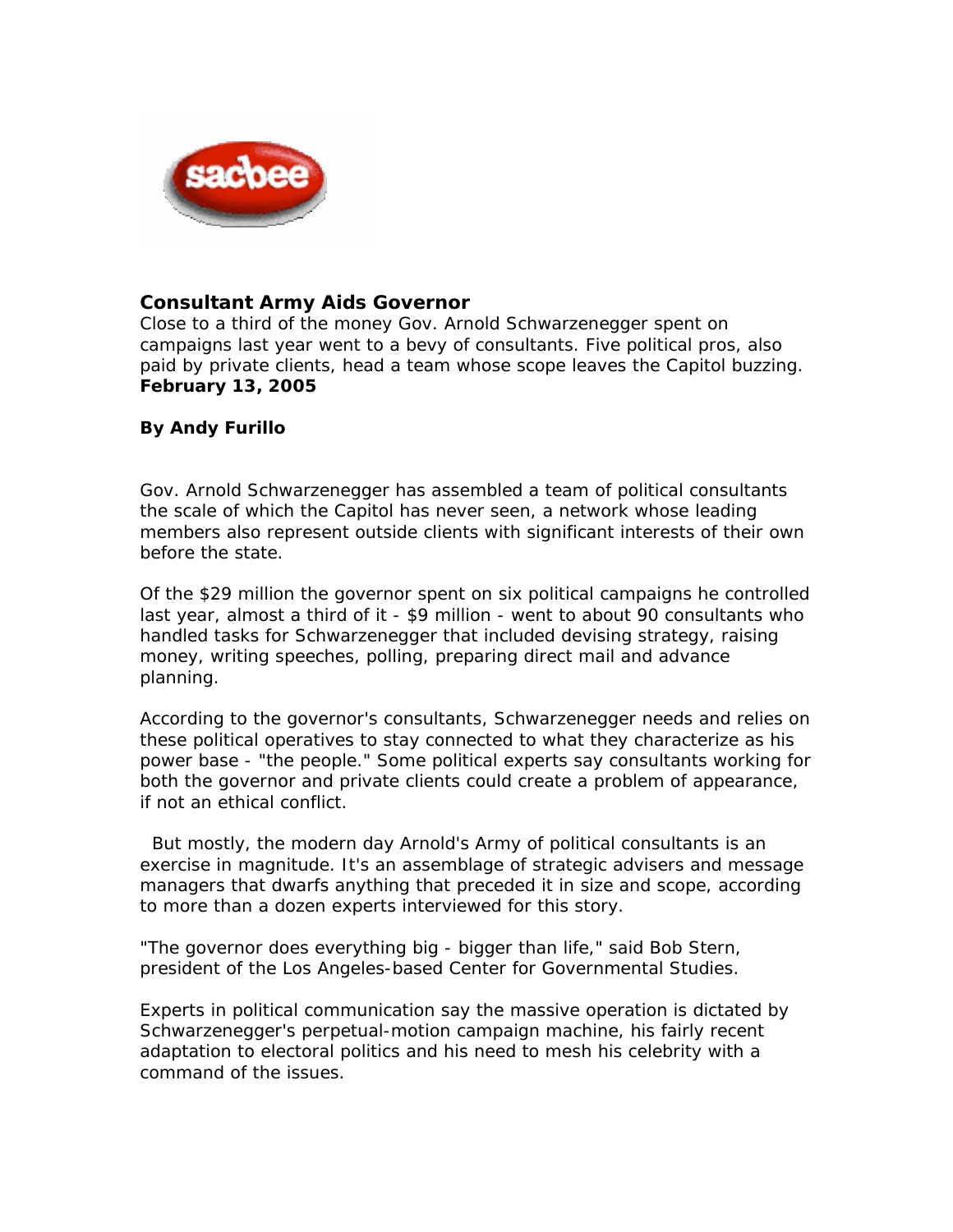"In the case of celebrities who become politicians, they need much more coaching on the issues; they need to learn the issues quickly and how to speak about them in ways that are consistent with the images they already have that will connect with people," said Paul Herrnson, director of the Center of American Politics and Citizenship at the University of Maryland.

Then there is the matter of Schwarzenegger's celebrity itself, which has spawned a cottage industry of advance planners and technicians needed to accommodate his plunges into the public.

"He's used to big productions," said Bruce Cain, a political scientist at the University of California, Berkeley.

At the core of the team is a "Big Five" of consultants that coalesced around Schwarzenegger during the 2003 recall. The quintet stuck with the governor through last year's campaign efforts, which included a \$15 billion bond measure. This year, members of the group are involved in Schwarzenegger's expected push for ballot initiatives on redistricting, public employee pensions and state spending.

Quarterbacking the crew is Mike Murphy, one of the founding principals of DC Navigators, a firm with a list of 35 clients it posts on its Web site. The clients include the American Insurance Association, PG&E Corp. and Wal-Mart, to name a few. A prominent player in national politics, Murphy's firm set up shop in Sacramento after he helped steer the Schwarzenegger campaign to victory in the 2003 recall.

Murphy and his companies were paid \$510,000 by Schwarzenegger through the end of 2004.

Todd Harris, the vice president of Navigators and himself a gubernatorial strategist and consultant, said the public disclosure of his firm's client list establishes a level of transparency that puts the company well above any suggestion of impropriety.

"All we can do is make sure we are following the letter and spirit of the law," Harris said.

The chief fund-raiser for the governor is Marty Wilson, a longtime adviser to former Gov. Pete Wilson who now heads up a company, Wilson-Miller Communications, that Schwarzenegger has paid \$310,000.

The firm also provides strategic advice for the California Motor Car Dealers Association, which has figured prominently in the administration's controversial decision to retain the New Motor Vehicles Board despite a recommendation from the California Performance Review Commission that it be disbanded.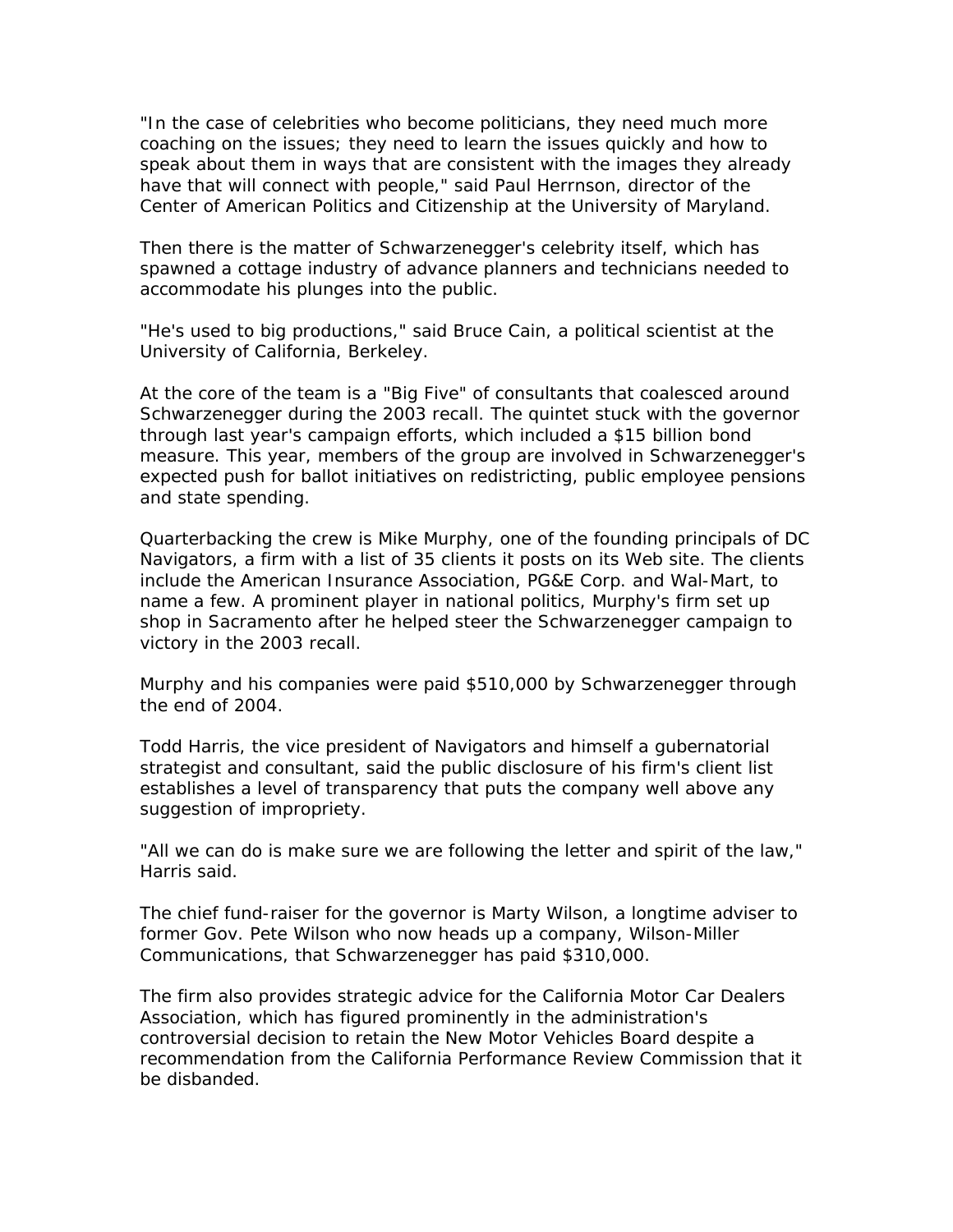Wilson's firm also represents CGI-AMS, an information technology and business services company that obtained a contract to help the state improve its procurement process. American Management Systems, of Fairfax, Va., which merged with Canadian-based CGI to form the company, last year made a \$25,000 contribution to a Schwarzenegger committee two months before the procurement contract was awarded.

Wilson referred questions about the contribution to a spokesman for the company, who could not be reached for comment.

Along with Murphy, Wilson-Miller advises a California Manufacturers and Technology-led association trying to locate one or more liquefied natural gas terminals along the coast.

Wilson's partner, Beth Miller, said private clients don't hire the firm because of their relationship with Schwarzenegger. Rather, it is the duo's experience and expertise that bring in the outside business, she said.

"We don't go out there and say, 'Hey, hire us because you can have access to the governor,' " Miller said. "In fact, we make it very clear from the outset - 'Just because you hire us doesn't mean you're going to get any special "in" with the governor.' "

Jeff Randle's Randle Communications has been paid \$298,000 by Schwarzenegger's committees for ballot measure work and communications strategy. The firm's Web site provides a partial list of its clients, including the California Association of Mortgage Brokers.

"We are honored to serve on the governor's political team, and we take the responsibility very seriously," Randle said.

Longtime California political strategist George Gorton and his California Group received \$422,500 from Schwarzenegger's committees. Gorton declined to release a list of what he described as only a few corporate clients. None of the clients presents any sort of a problem for him in the political work he does for the governor, Gorton said.

"You just always disclose who your clients are," Gorton said.

Appearance of impropriety or potential conflicts are always potential problems for some political consultants, Gorton said, but "it doesn't come up in my life."

Advertising guru Don Sipple of Sipple Strategic Communications (\$859,515 received from Schwarzenegger) did not respond to requests for an interview or for information about his private client list.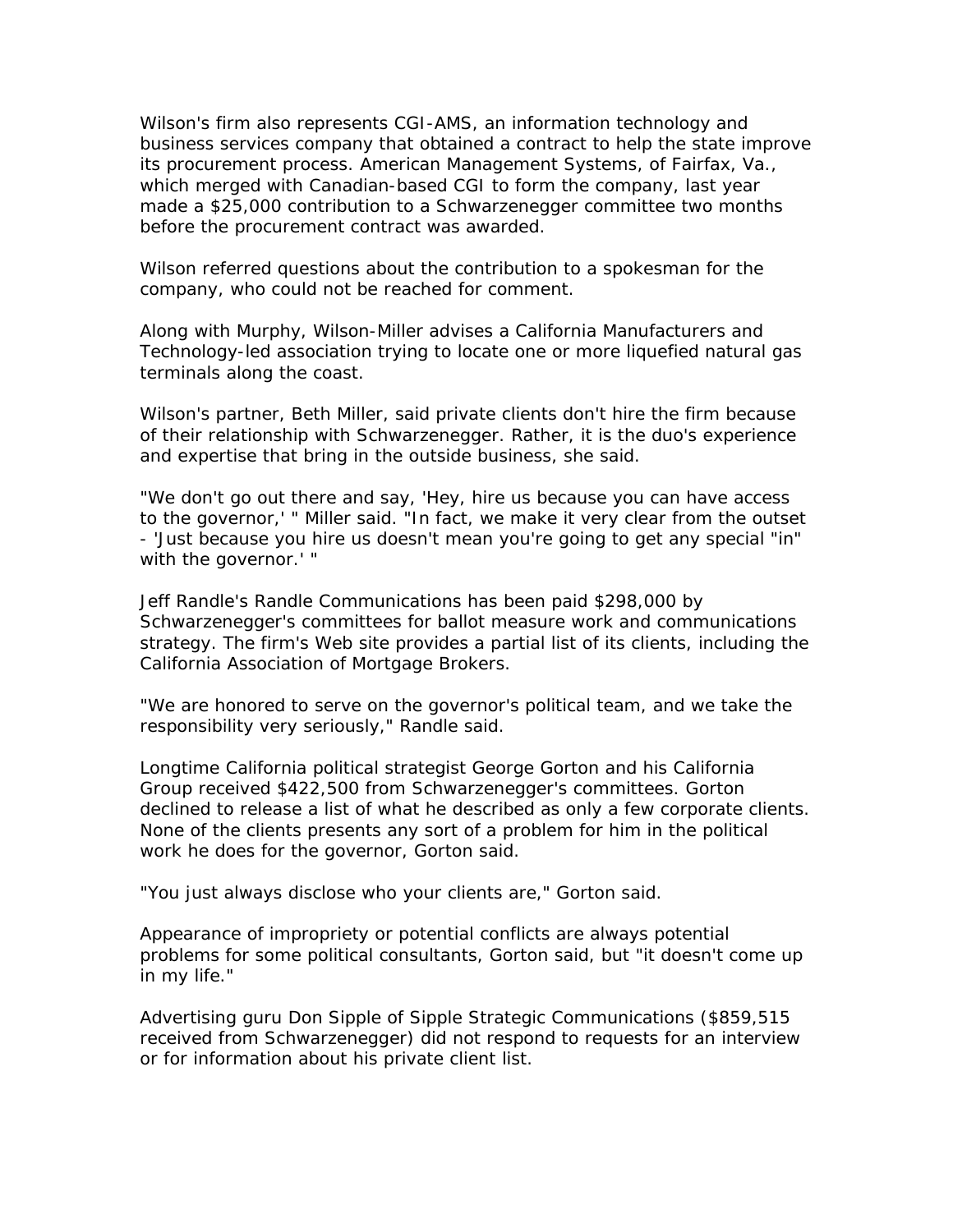Besides the "Big Five," Schwarzenegger has spent millions on some of the top political firms in the country to carry out specific assignments - \$1.3 million to Orange County direct-mail specialist Forde & Mollrich and \$1.8 million to the Michael Meyers Co. for its polling services.

Hundreds of thousands of additional dollars went to at least seven GOP fundraising firms around the state, with smaller, five-figure sums flowing down to the remaining dozens of consultants.

"It seems like a large number, but when you consider the size of California and this governor having a history of taking his message to the people, it doesn't come as a surprise," said Marko Mlikotin, whose firm was paid about \$22,000 for working on two Schwarzenegger committees last year.

The inner-ring consultants who would comment say they operate in an environment of transparency. They say they are required by the governor to disclose to him, if not to the public, their complete list of outside clients.

Stern, the Center for Governmental Studies director, said he sees nothing untoward about consultants working for both elected officials and outside interests.

"There are no restrictions and no laws on this," Stern said. "I think that the public should know that the governor is hiring people who are also hired guns for big business interests who have matters pending before the government. The only question is, are the consultants also lobbying for them? My assumption is that they are separating the two."

But government watchdogs, academic experts and even a fellow Republican consultant who does not work for the GOP governor say that political advisers kept on retainer by officeholders while at the same time providing advice to private clients can, at the very least, create the perception of conflict.

"When you're advising a prominent public official, it's important to remember that it's not just your reputation that is being scrutinized - it's your client's reputation as well," said Dan Schnur, a consultant who worked for former Republican Gov. Pete Wilson. "So operating within the boundaries of the law is clearly necessary, but it's always important to be aware of appearances."

Consultants with an interest in drumming up business for themselves could also help nudge a politician into more activities that require their services, Cain said.

Cain, the political science professor, noted that the consultants are advising a governor who is considering bypassing the Legislature to take a laundry list of proposals to the ballot. They could benefit, he said, if they were hired in connection with the initiative campaigns.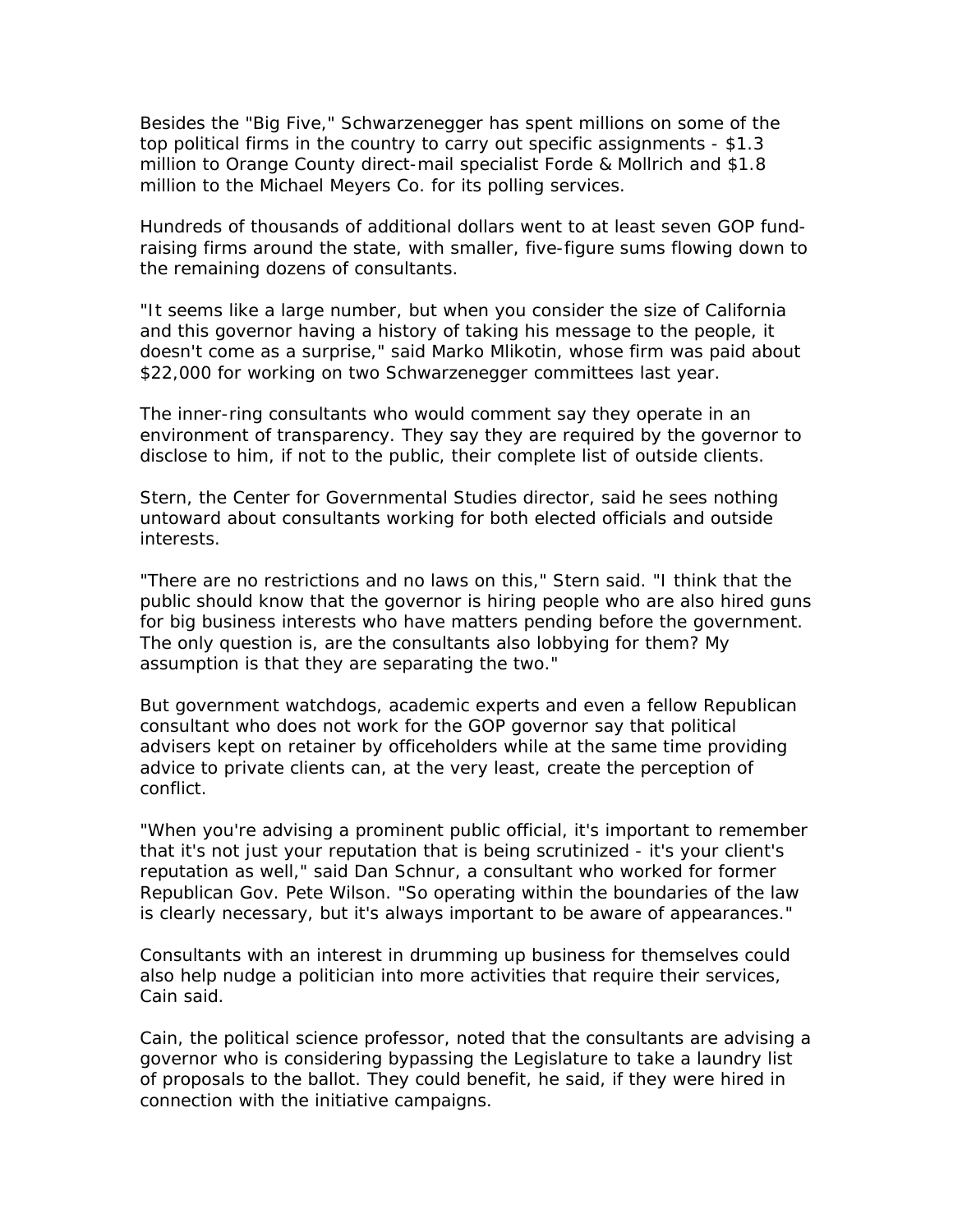"I worry that when Arnold is getting advice on whether to negotiate with the Legislature if he's getting good advice or if he's getting profit-driven advice," Cain said. "These guys get a share of the media buy, the campaign costs - Arnold is a cash cow to them. He's out there raising millions of dollars, putting lots of initiatives on the ballot, and these guys are making big bucks off it. I think it stinks."

The consultants scoffed at the notion they're trying to get rich off the governor. One of them said if they were ballot-obsessed, they would have pushed forward on a workers' comp initiative last year after they got the signatures to put the governor's reform proposal to the people. Instead, the matter was resolved with a legislative compromise.

"What is first and foremost in their mind is doing what is in the best interest of the governor, and it is easy to do that because they believe that the governor has in mind what is in the best interests of the people," Marty Wilson said of his fellow consultants.

Rick Claussen, another consultant whose company, Goddard Claussen Strategic Advocacy, was paid \$140,000 by Schwarzenegger's committees last year, bristled at the suggestion that a political adviser might be motivated by greed.

"The governor makes his own choices," said Claussen, who declined to disclose his private clients. "To suggest otherwise is a bit naive."

None of Schwarzenegger's principal consultants is a registered lobbyist, although Gorton has a lobbying firm registered with the secretary of state. Gorton said the company pays a lobbyist who takes on clients "that don't have anything to do with me."

Schwarzenegger's strategists also point out that it is nothing new for consultants to work for governors who also represent outside clients. They noted that two advisers to former Gov. Gray Davis, Garry South and Darius Anderson, kept corporate client lists. Anderson, moreover, doubled as the president of a lobbying firm that did millions of dollars' worth of business with private clients.

South said in an interview that he never lobbied on behalf of any of his clients. He said Davis never asked him to disclose his complete client list, but that he always informed the former governor if any issue that came up could affect his outside interests.

"I worked for Gray Davis for 10 years, and one thing I know about him, if he thought I was pumping an issue with him for a paying client, that would have been the end of my relationship with him," South said.

Anderson could not be reached for comment.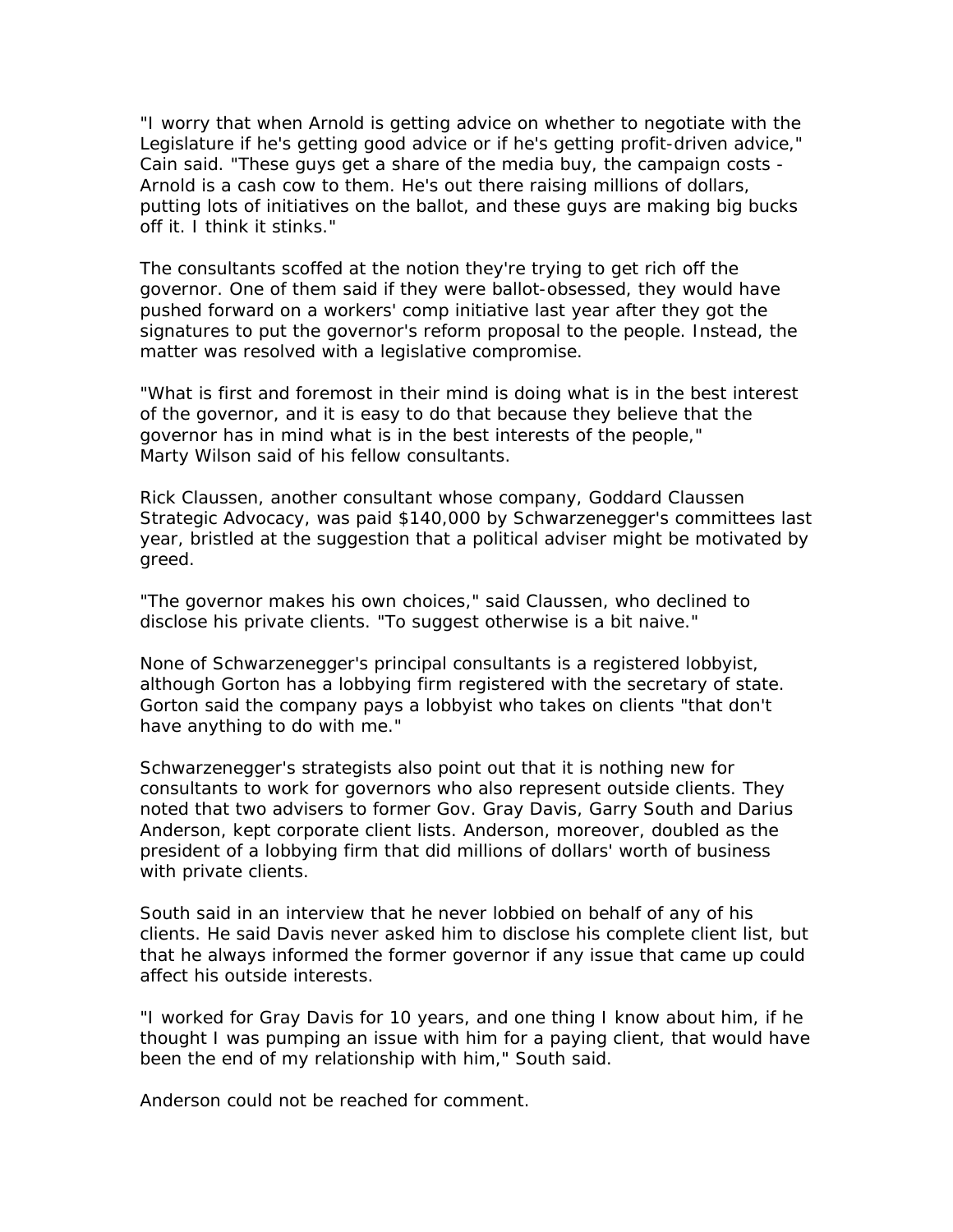Paul Maslin, the former governor's pollster, said he was working on the side for PG&E when the energy crisis broke. He said that he and the giant utility mutually decided "for me to take a little hiatus" when the interests of the company and the governor diverged.

"There's not an easy answer here on how to handle this," Maslin said. "It's something that's part of the territory in our business. Both sides are pretty honorable about it, but there is a lot of gray area, and with more folks doing it, the more the gray area exists."

## **ARNOLD'S ARMY**

Gov. Arnold Schwarzenegger has paid about 90 political consultants to help shape his message, promote himself and aid the ballot measures he's pushed.

Some have corporate clients, which can pose the potential for conflict with state policy and business. Here's a look at the five most active consultants:

DON SIPPLE (Sipple Strategic Communications) Amount received from Schwarzenegger: \$859,515\*

Expertise: Produces television advertisements

Past political clients (partial list\*\*): Former Gov. Pete Wilson, former Insurance Commissioner Chuck Quackenbush

Outside/private clients: Won't disclose

MIKE MURPHY (DC Navigators, Bonaparte Films, MPGH -Murphy, Pintak, Gautier, Hudome) Amount received from Schwarzenegger: \$510,000

Expertise: Senior strategist

Past political clients (partial list): Florida Gov. Jeb Bush, Arizona Sen. John McCain's presidential campaign, Massachusetts Gov. Mitt Romney.

Outside/private clients (partial list): American Bankers Association; American Insurance Association; Calpine Corp.; Dickstein & Zerbi; New York Jets; Oracle Corp.; PG&E Corp.; Securities Industry Association; Sutter Health; Wal-Mart Stores Inc.; Californians for Clean, Affordable and Safe Energy